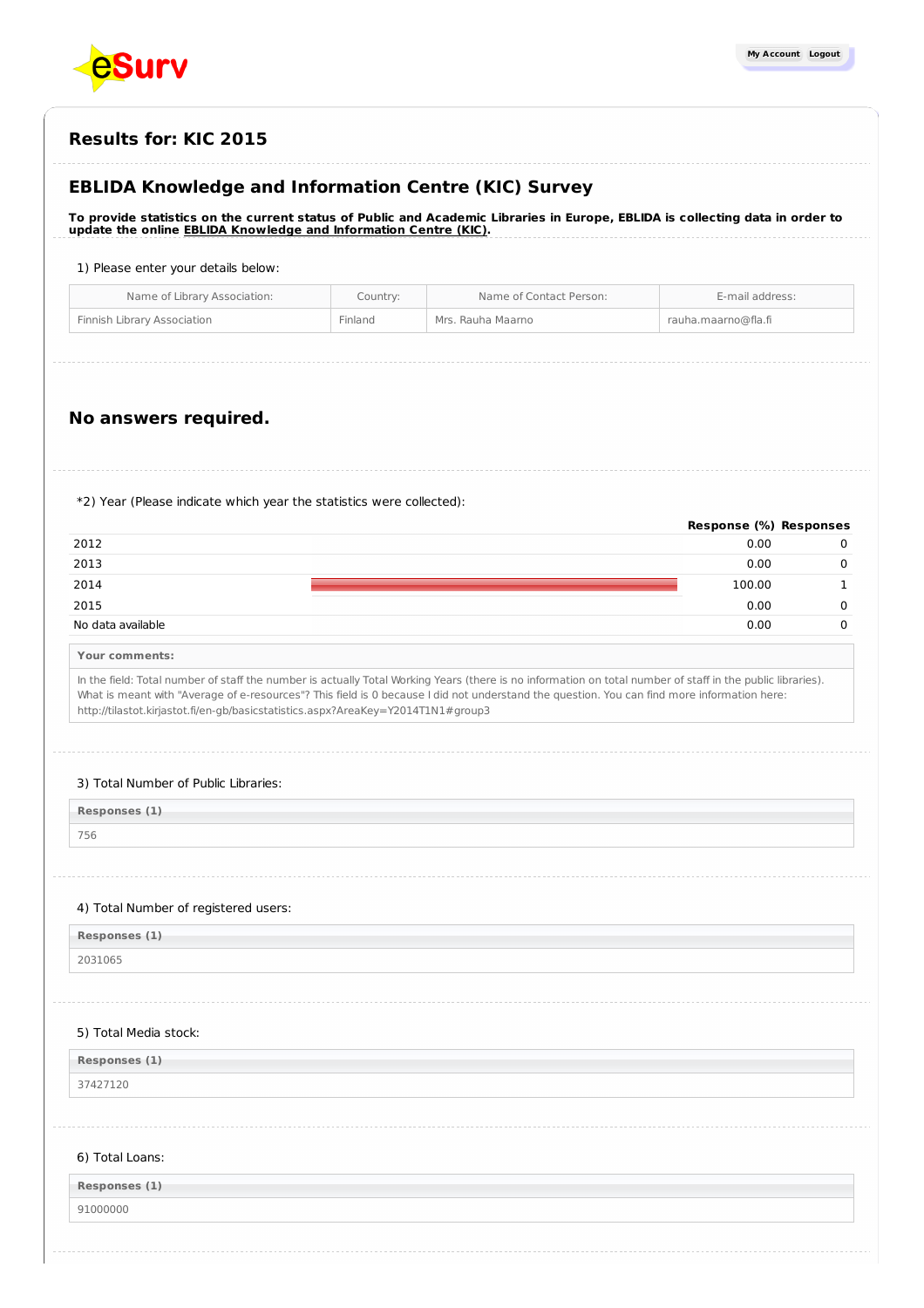# 7) Total Visits:

**Responses (1)**

50379320

#### 8) Total Number of staff:

| Responses (1) |  |
|---------------|--|
| 4595          |  |

## 9) Average of e-resources:

**Responses (1)** 0

# 10) Total e-visits (No. of hits to the websites):

**Responses (1)**

40388967

 $\overline{\phantom{a}}$ 

 $\mathcal{L}$ 

# **No answers required.**

\*11) Year (Please indicate which year the statistics were collected):

| 0.00<br>0<br>0.00<br>$\mathbf 0$<br>50.00<br>$\mathbf{1}$<br>0.00<br>$\mathbf 0$<br>0.00<br>$\mathbf 0$<br>50.00<br>$\mathbf{1}$<br>13) Total Number of registered users: |                                                                     | Response (%) Responses |  |
|---------------------------------------------------------------------------------------------------------------------------------------------------------------------------|---------------------------------------------------------------------|------------------------|--|
|                                                                                                                                                                           | 2012                                                                |                        |  |
|                                                                                                                                                                           | 2013                                                                |                        |  |
|                                                                                                                                                                           | 2014                                                                |                        |  |
|                                                                                                                                                                           | 2015                                                                |                        |  |
|                                                                                                                                                                           | No data available                                                   |                        |  |
|                                                                                                                                                                           | Your comments:                                                      |                        |  |
|                                                                                                                                                                           | Your comments:                                                      |                        |  |
|                                                                                                                                                                           | Please see: https://yhteistilasto.lib.helsinki.fi/index.php?lang=en |                        |  |
|                                                                                                                                                                           |                                                                     |                        |  |
|                                                                                                                                                                           |                                                                     |                        |  |
|                                                                                                                                                                           | 12) Total Number of Academic Libraries:                             |                        |  |
|                                                                                                                                                                           | Responses (1)                                                       |                        |  |
|                                                                                                                                                                           | 198                                                                 |                        |  |
|                                                                                                                                                                           |                                                                     |                        |  |
|                                                                                                                                                                           |                                                                     |                        |  |
|                                                                                                                                                                           |                                                                     |                        |  |
|                                                                                                                                                                           | Responses (1)                                                       |                        |  |
|                                                                                                                                                                           | 1100542                                                             |                        |  |
|                                                                                                                                                                           |                                                                     |                        |  |
|                                                                                                                                                                           |                                                                     |                        |  |
|                                                                                                                                                                           | 14) Total Media stock:                                              |                        |  |
|                                                                                                                                                                           | Responses (1)                                                       |                        |  |
|                                                                                                                                                                           | 27410962                                                            |                        |  |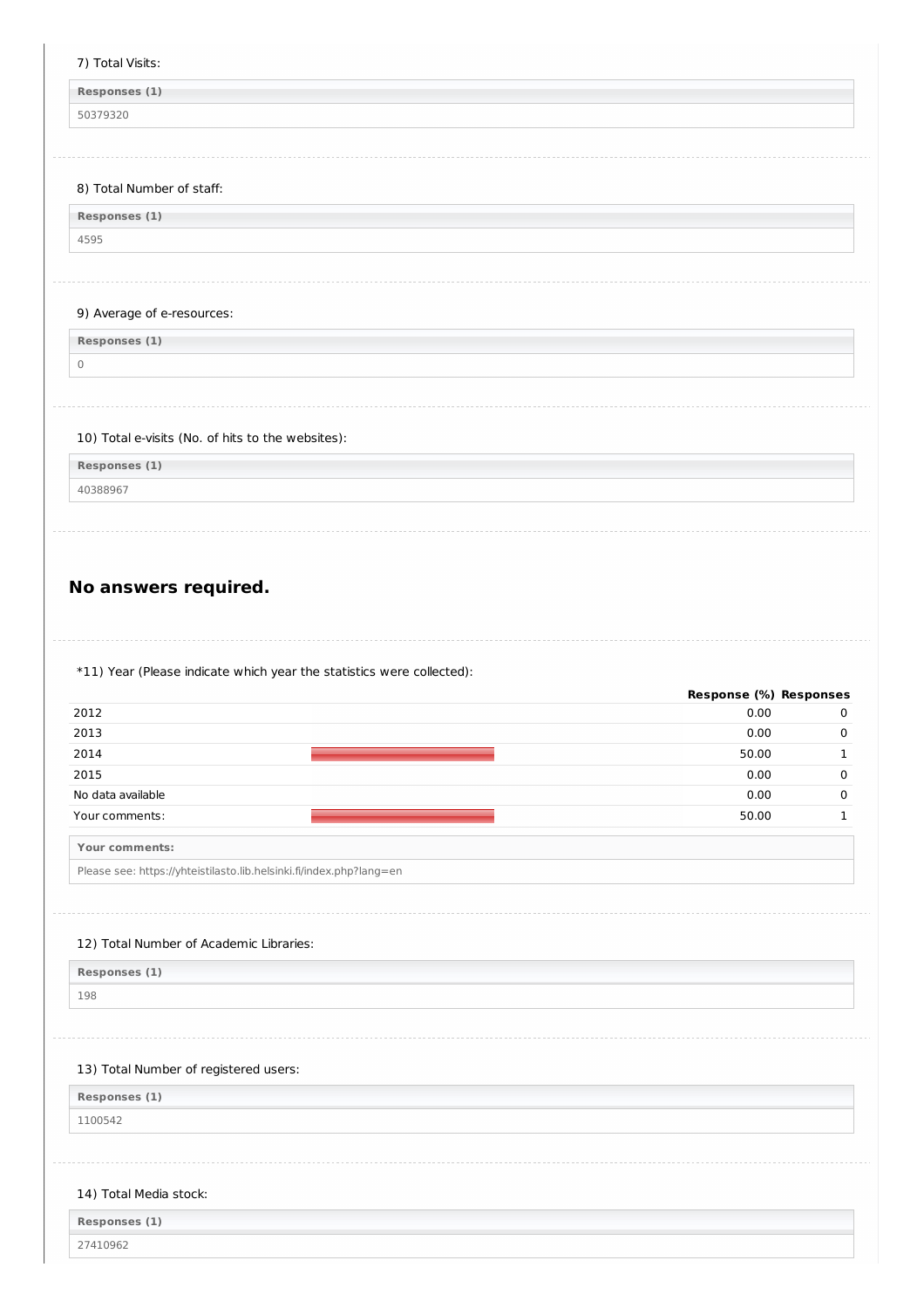| 15) Total Loans:                                                                                                                                                                                                   |                        |                       |
|--------------------------------------------------------------------------------------------------------------------------------------------------------------------------------------------------------------------|------------------------|-----------------------|
| Responses (1)                                                                                                                                                                                                      |                        |                       |
| 2977151                                                                                                                                                                                                            |                        |                       |
|                                                                                                                                                                                                                    |                        |                       |
|                                                                                                                                                                                                                    |                        |                       |
| 16) Total Visits:                                                                                                                                                                                                  |                        |                       |
| Responses (1)                                                                                                                                                                                                      |                        |                       |
| 11039526                                                                                                                                                                                                           |                        |                       |
|                                                                                                                                                                                                                    |                        |                       |
| 17) Total Number of staff:                                                                                                                                                                                         |                        |                       |
| Responses (1)                                                                                                                                                                                                      |                        |                       |
| 1584                                                                                                                                                                                                               |                        |                       |
|                                                                                                                                                                                                                    |                        |                       |
|                                                                                                                                                                                                                    |                        |                       |
| 18) Average of e-resources:                                                                                                                                                                                        |                        |                       |
| Responses (1)                                                                                                                                                                                                      |                        |                       |
| $\mathbb O$                                                                                                                                                                                                        |                        |                       |
|                                                                                                                                                                                                                    |                        |                       |
|                                                                                                                                                                                                                    |                        |                       |
| 19) Total e-visits (No. of hits to the websites)                                                                                                                                                                   |                        |                       |
|                                                                                                                                                                                                                    |                        |                       |
| Responses (1)                                                                                                                                                                                                      |                        |                       |
| 15706191                                                                                                                                                                                                           |                        |                       |
|                                                                                                                                                                                                                    |                        |                       |
|                                                                                                                                                                                                                    |                        |                       |
|                                                                                                                                                                                                                    |                        |                       |
|                                                                                                                                                                                                                    |                        |                       |
|                                                                                                                                                                                                                    |                        |                       |
|                                                                                                                                                                                                                    |                        |                       |
|                                                                                                                                                                                                                    |                        |                       |
|                                                                                                                                                                                                                    | Response (%) Responses |                       |
|                                                                                                                                                                                                                    | 100.00<br>0.00         |                       |
|                                                                                                                                                                                                                    |                        |                       |
|                                                                                                                                                                                                                    |                        |                       |
|                                                                                                                                                                                                                    |                        |                       |
|                                                                                                                                                                                                                    |                        |                       |
| No answers required.<br>*20) Is there a library act (law) in your country?<br>Yes<br>No<br>Your comments:<br>The Finnish Library Act will be renewed in 2017.<br>*21) Is there a fixed book price in your country? |                        |                       |
|                                                                                                                                                                                                                    | Response (%) Responses |                       |
|                                                                                                                                                                                                                    | 0.00                   |                       |
| Yes - with Reduced value-added tax (VAT)<br>Yes - without VAT<br>No - with Reduced VAT                                                                                                                             | 0.00<br>100.00         | 1<br>0<br>0<br>0<br>1 |